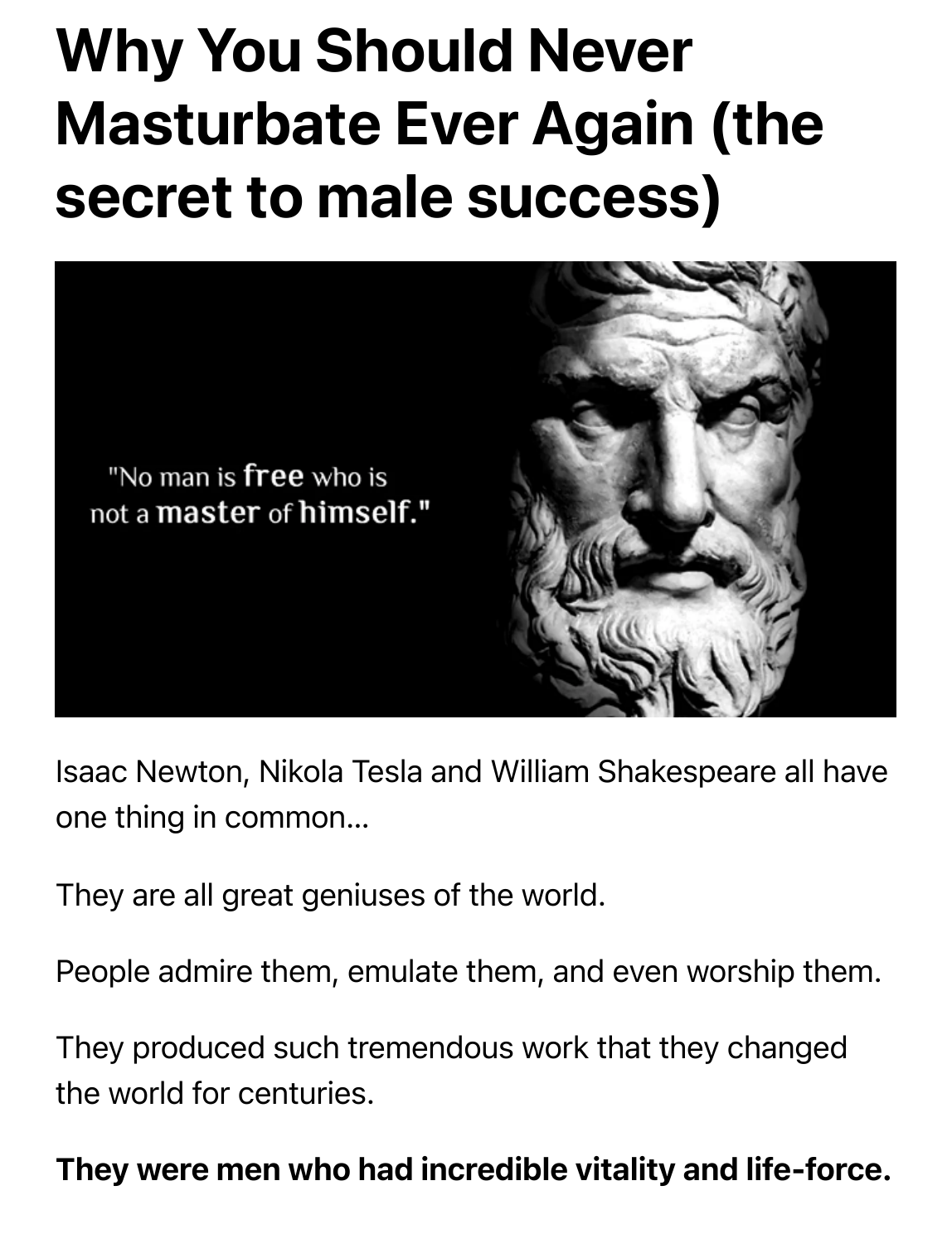Because they had such incredible life-force and vitality, they were prolific geniuses of their field.

Newton of physics. Shakespeare of literature. Tesla of invention.

These great men possessed such tremendous energy and endurance that the entire world admires them even hundreds of years after their deaths.

But how did they become so great?

Was it their genetics or is there another reason why these men were able to create such prolific works of genius?

How about you?

#### Are you full of vitality and creative energy?

Probably not.

But I'll bet you are curious why you never seem to have the mental energy to create all the great work you envision.

If you are lacking in creative energy, vitality, and radiant life force it is because of one reason, a reason which I have discovered after more than a decade of research and learning…

I have discovered the source of the greatest energy and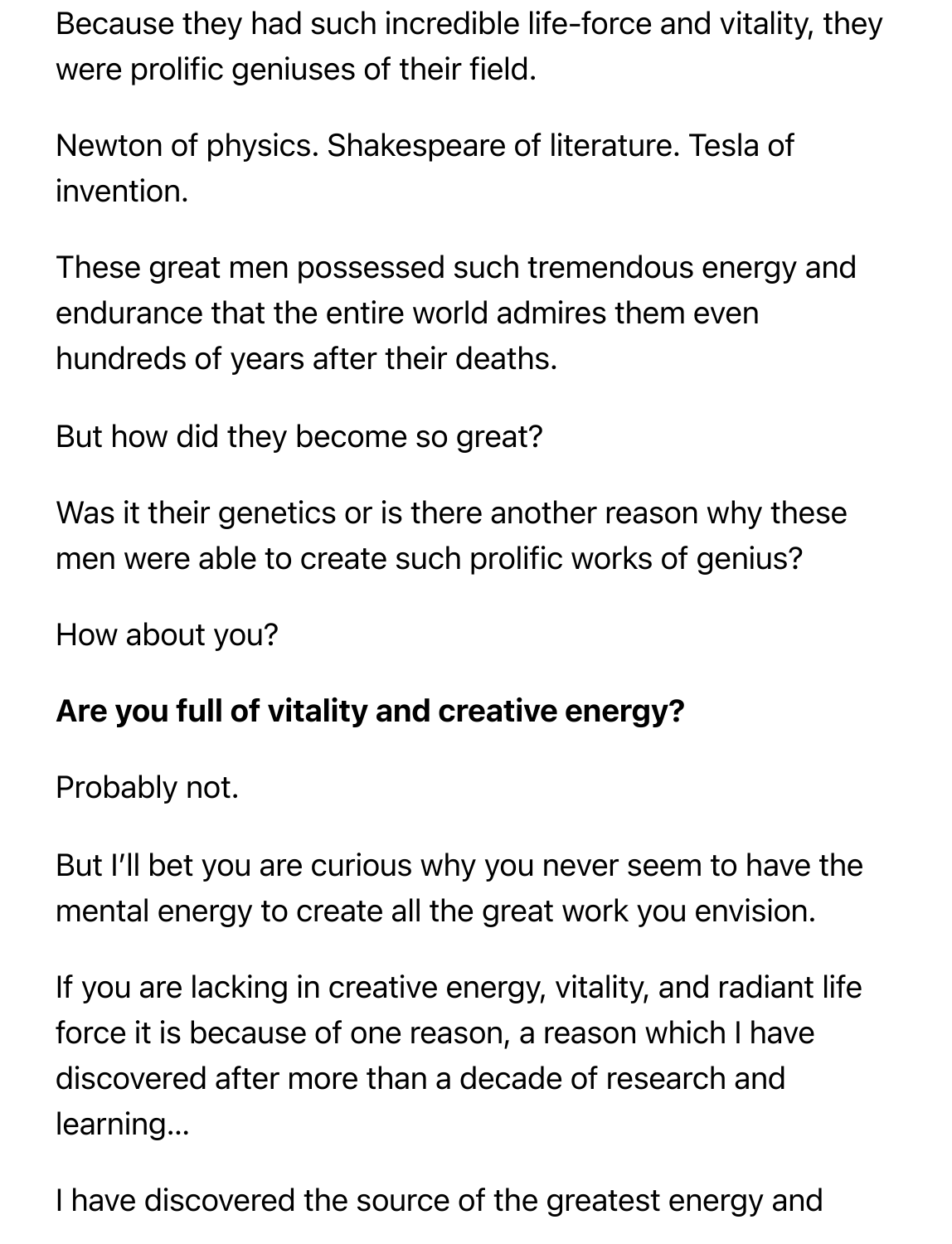creativity this world has ever known.

This great energy is natural and abundant. It does not come in a pill, a cup, or a shot.

You cannot buy it at a spa, a resort, or a doctor's office.

It is entirely free and there is actually nothing you must do to obtain this tremendous energy.

It is entirely natural in you in abundance.

The great energy and power of the ancient masters is in your own hands and I will show you how to harness this incredible energy to use for yourself.

Before I give you the terrific cure for malaise, laziness, and stupidity I must first give you the terrible secret of the destroyer of man.

The #1 health destroyer of men is called…

## Masturbation.

Masturbation is the thief that robs your vitality, creativity, and life energy.

That is the bad news but there is good news.

This is the good news…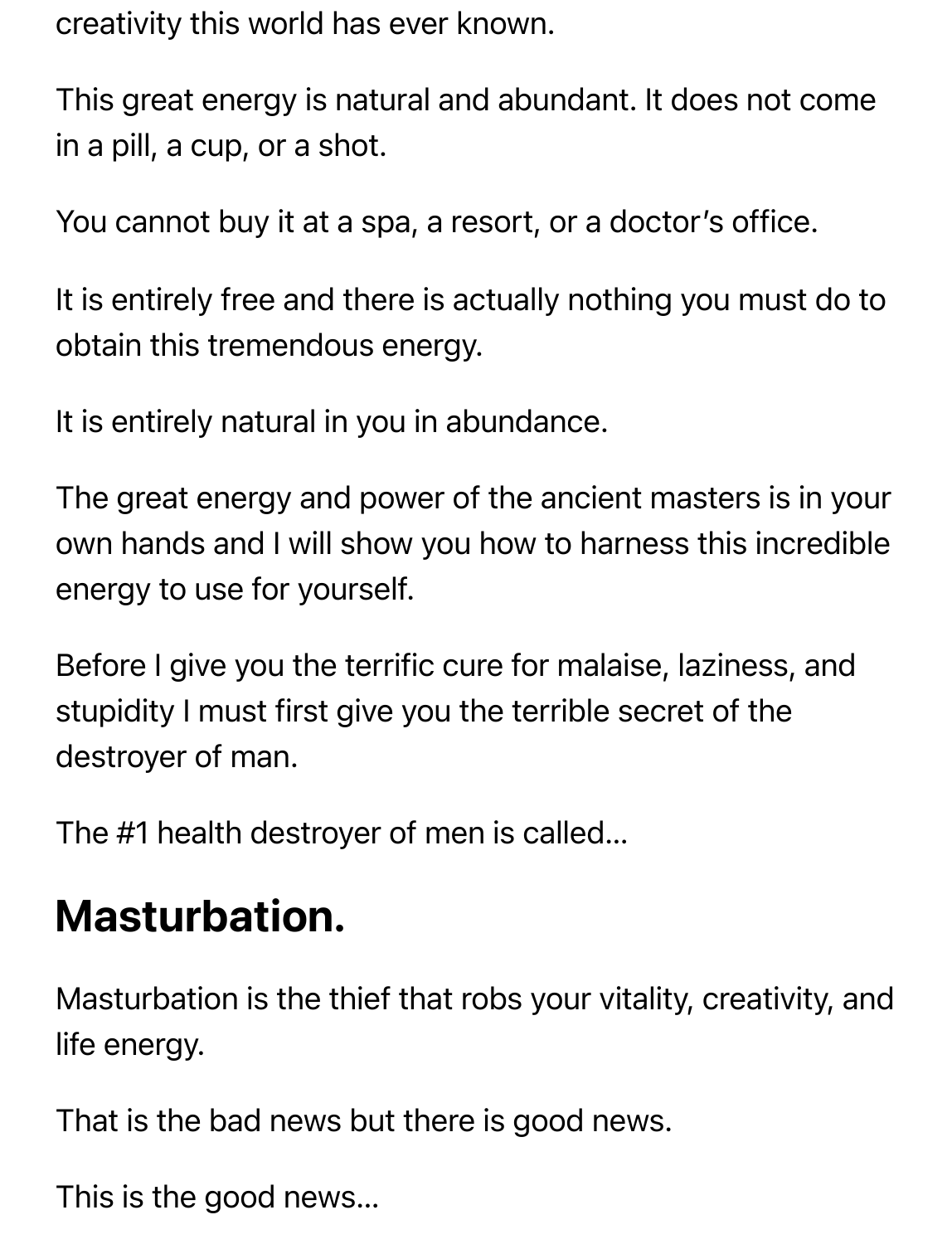When you quit masturbating you will abundantly increase your health, wealth, and energy.

You will go from low energy to high energy.

From weak to strong. From stupid to intelligent. From degenerate to upright. From sickly to vibrant.

### Why stop masturbating?

I can tell you 10,000 reasons to stop masturbating and they will all be powerful.

But I want to first show you one reason which highlights why you really must quit the bad habit of masturbation.

This reason may sound silly, but new information always sounds silly.

After you hear this reason and read the accompanying information, you will understand how important it is to never masturbate, ever again.

You will understand that this reason has nothing to do with religion or morals and everything to do with science.

You will understand that this reason is the reason you are not all you could and should be.

You will understand why Tesla, Shakespeare and Newton all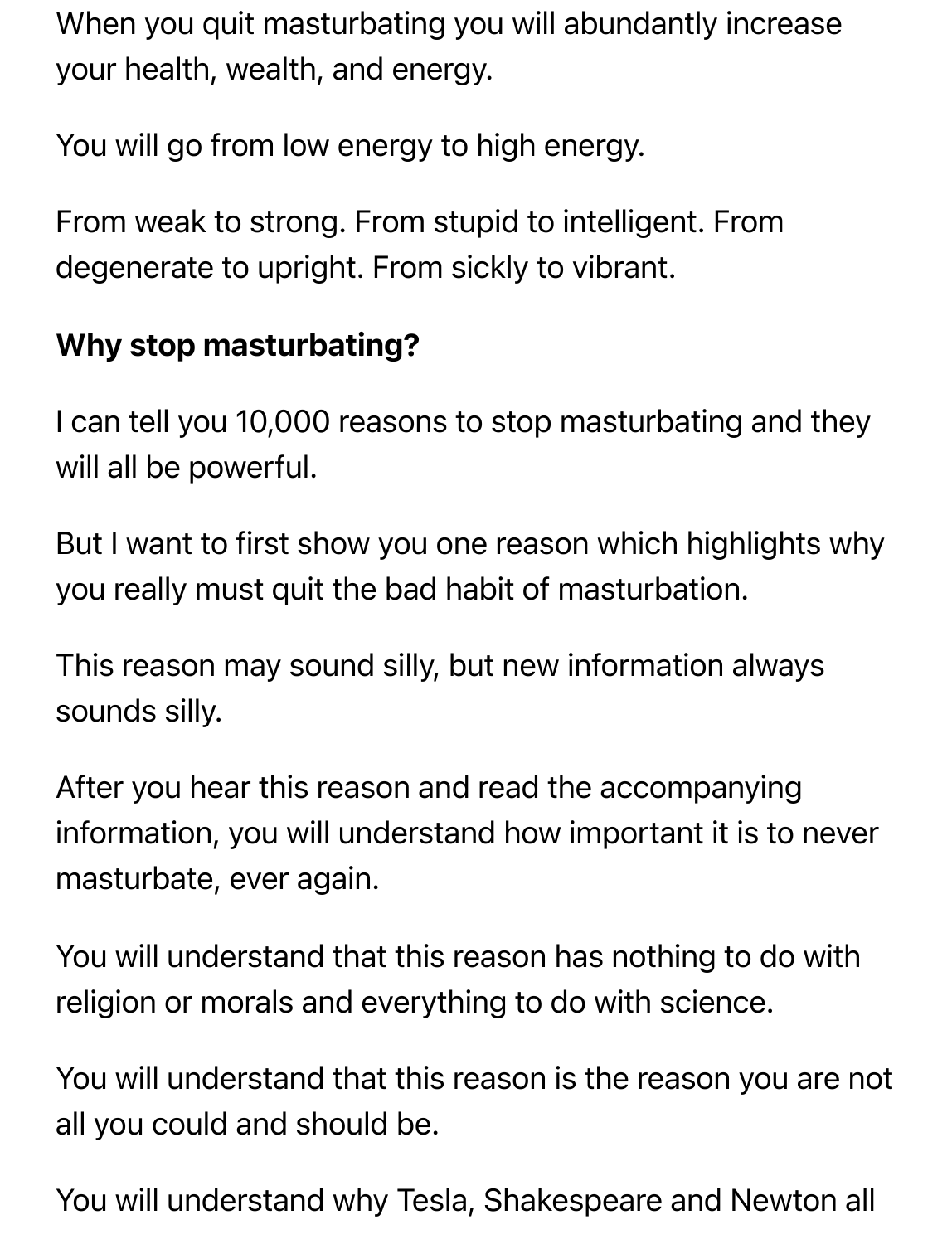had tremendous vital and creative energy.

You will understand fully why you must never masturbate.

Here is this reason…

# SEMEN IS LIFE-ENERGY

Every time you expel semen your life-force says "bye bye."

### When you waste your semen you are literally wasting your life-force.

The more semen you spill, the more of your most precious and vital bodily fluid you spill.

Let me ask you, how is a child created?

Through the semen of the father and the egg of the mother.

The semen literally creates a new life in this world.

The semen is so vital, so precious, so intricate that it creates a new life.

Yet so many men are bamboozled by the modern industries of the world and they waste this precious bodily fluid right down the toilet, as if it were a waste product!

So what's the problem?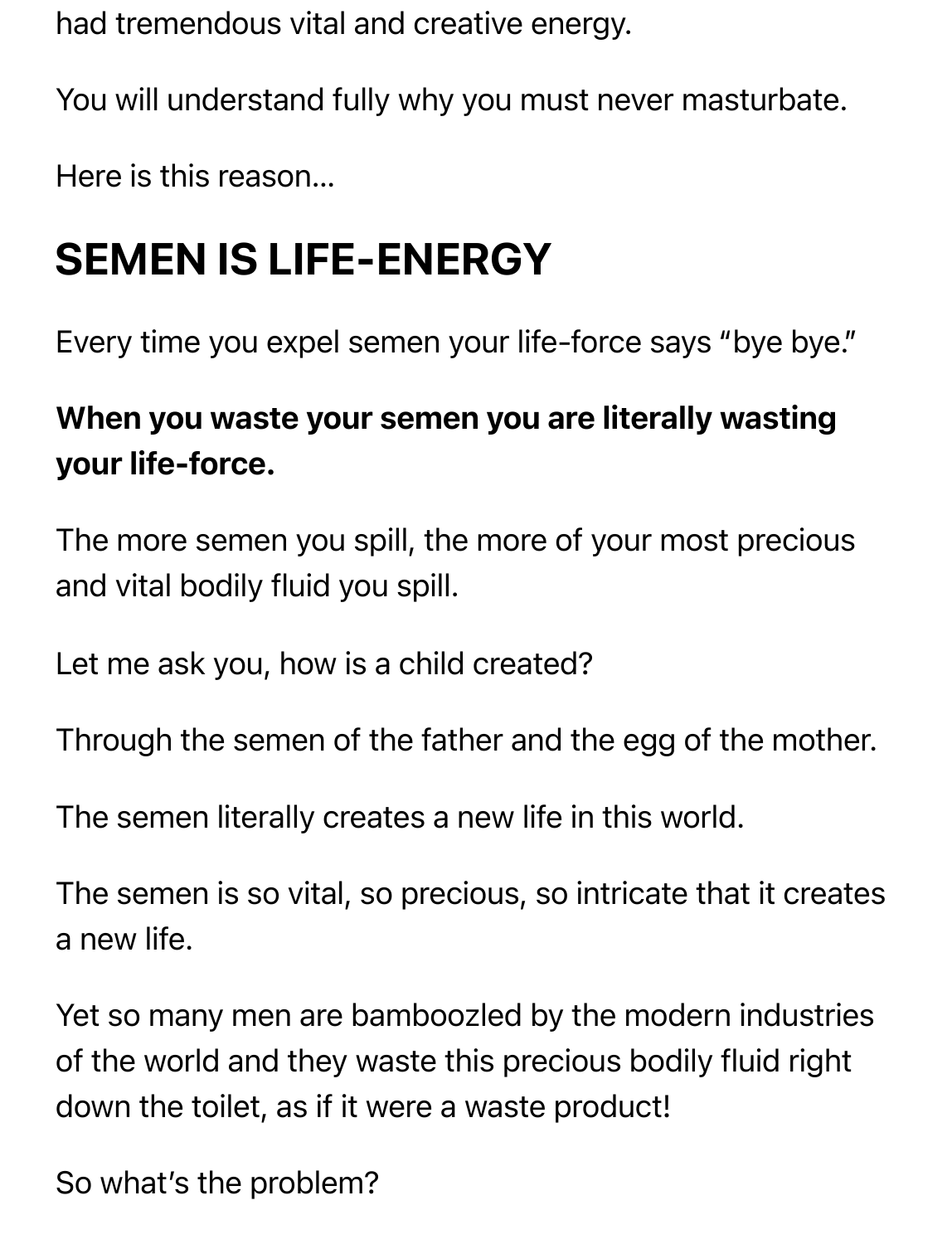The problem is that this vital force takes tremendous energy to produce.

Each time this force is expelled you are expelling your own vital energy.

*Energy does not come from nowhere.*

When a child is created, it is created through the vital energy of the mother and the father.

Each drop of semen contains your vital energy because it is meant to create a new life.

Remember, *energy cannot come from nothing.*

The energy of the child was once the energy of the mother and father.

It is this energy that you must use if you wish to increase your health and increase your creative energy.

Semen is the literal creative energy in man. Without it, there is no great creator and no great creation.

This is why when a man creates his great work it is called his *seminal work.*

Without retention of your semen you will create no great work and live no great life.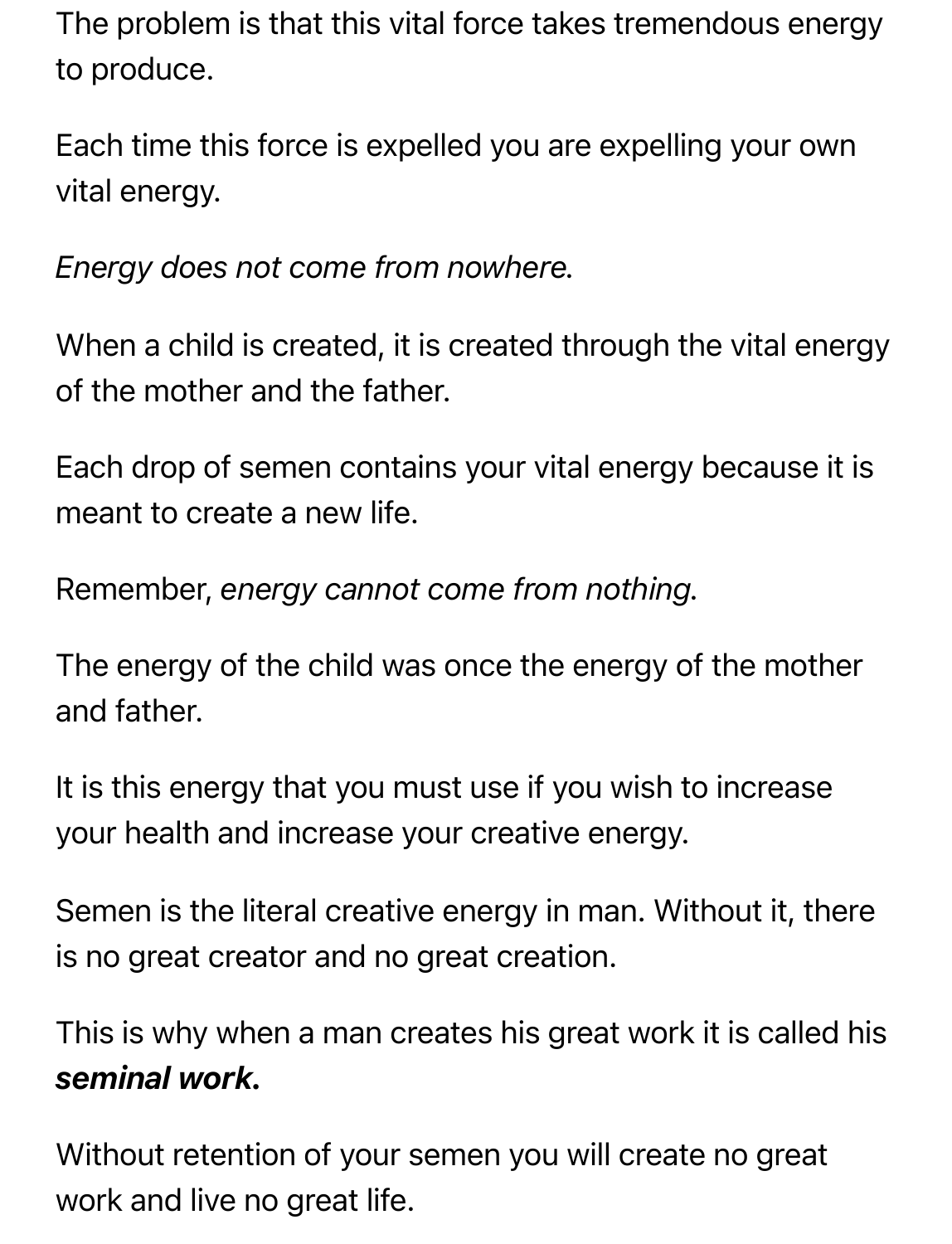Not only will you have no creative energy, but if you waste your semen you will not have radiant health.

Grandma and grandpa were right when they told you all of those tall tales about how bad masturbation is.

As bad as grandma and grandpa said it is, it is worse.

Why is it worse?

Because in our technologically hip world masturbation is pervasive and these so-called doctors and mental health professionals will actually tell you it is healthy.

It is NOT!

But not for the reasons you think…

Masturbation is not a sin against God or an act of immorality.

No, it is worse. It is an act of pure self-abuse that we actually believe is pleasure.

### Masturbation is but a moment of pleasure that causes a lifetime of pure pain.

Masturbating causes you to live in hell on earth, but you never know the reason why.

You think you are low energy, weak, and stupid because it's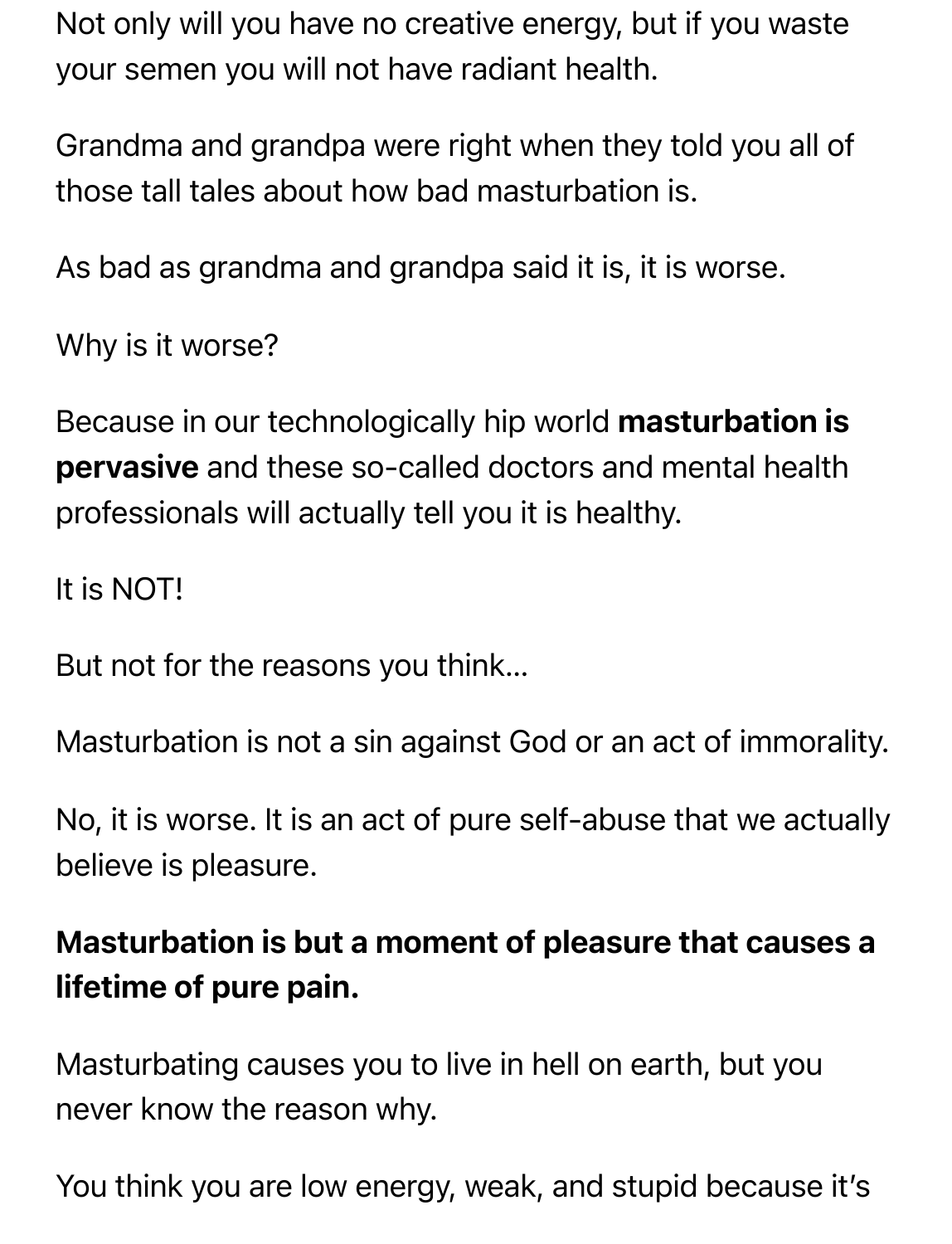this disease or that syndrome or this food or that food.

It is NOT!

The real reason you are a sick weakling is because you constantly drain your literal life force.

### Each act of masturbation kills you slowly (and terribly).

I am not here to scare you about damnation and hellfire.

You aren't going to masturbate and then go to hell when you die.

Masturbaters, or "wankers", are already living in hell.

Depravity is the abyss.

### I'd like to show you a way out of the darkness and into the light.

Rather than focus on the negative effects of masturbation (which are legion) I'd like to show you the great person you can be when you slay the dragon and learn to let your lifeforce build.

T*he secret of male success is to quit the masturbation habit forever.*

There are many incredible things that happen to your body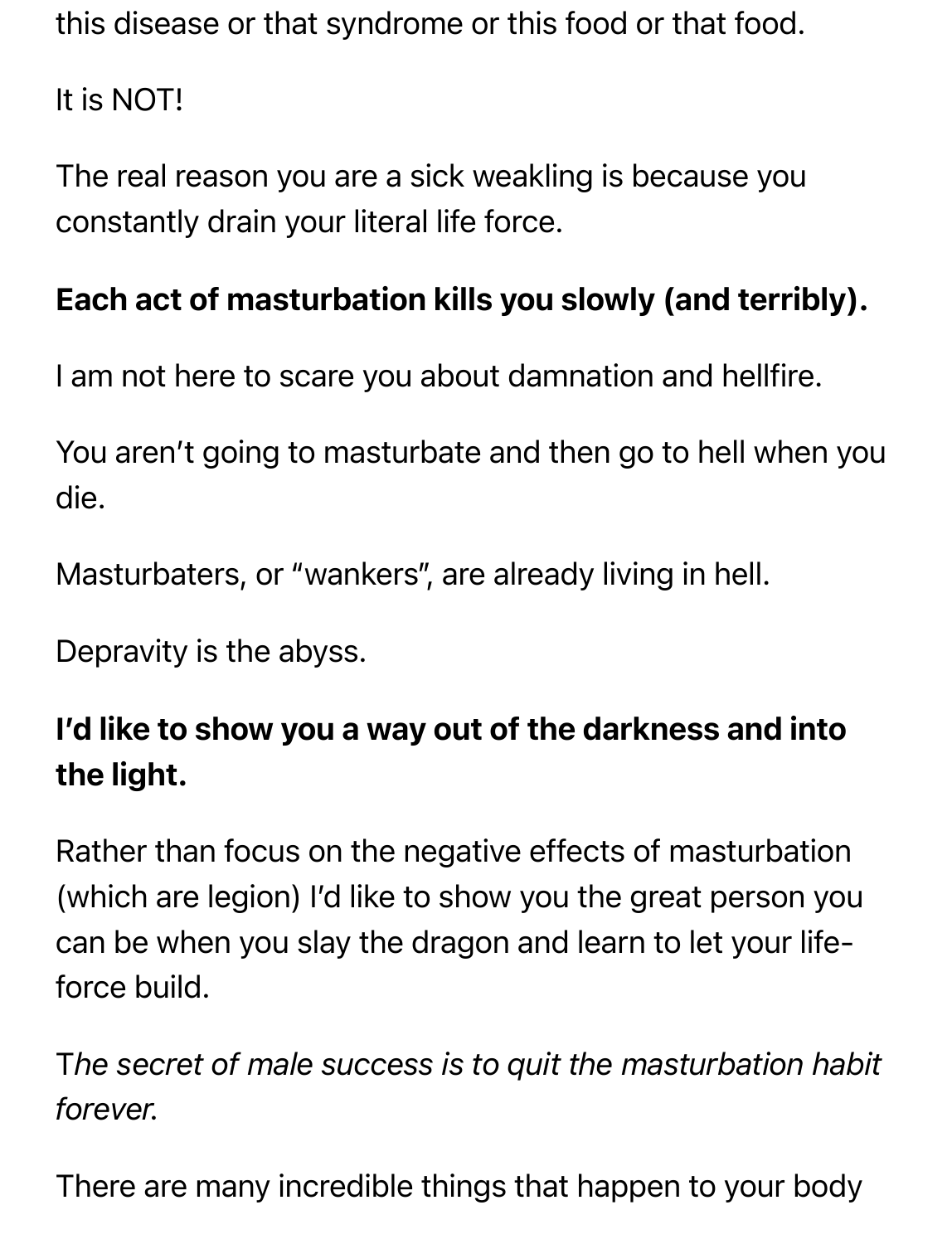and mind when you do quit.

Your self-esteem and self-confidence will rise dramatically. When you masturbate your self-esteem vanishes.

It is not because you are doing a shameful act, it is because the act is draining your sense of self.

Actually, it is draining your real self.

The semen is the life, literally.

The semen creates a brand new life out of you. Your sons and daughters are you, they come from your semen.

It takes a lot of yourself to make another life and when you drain this, you drain your sense of self.

You must left yourself build by never letting your semen go to waste.

Here is a terrific list of the things that will happen when you give up masturbation:

Courage/Fearlessness – Fear reduces a lot. It'll become hard for you to be scared, even of dangerous things. In a dangerous situation, you'll be aware of the risk but you will also be able to deal with it carefully instead of panicking and worsening the situation. You will start to feel what real masculinity is like.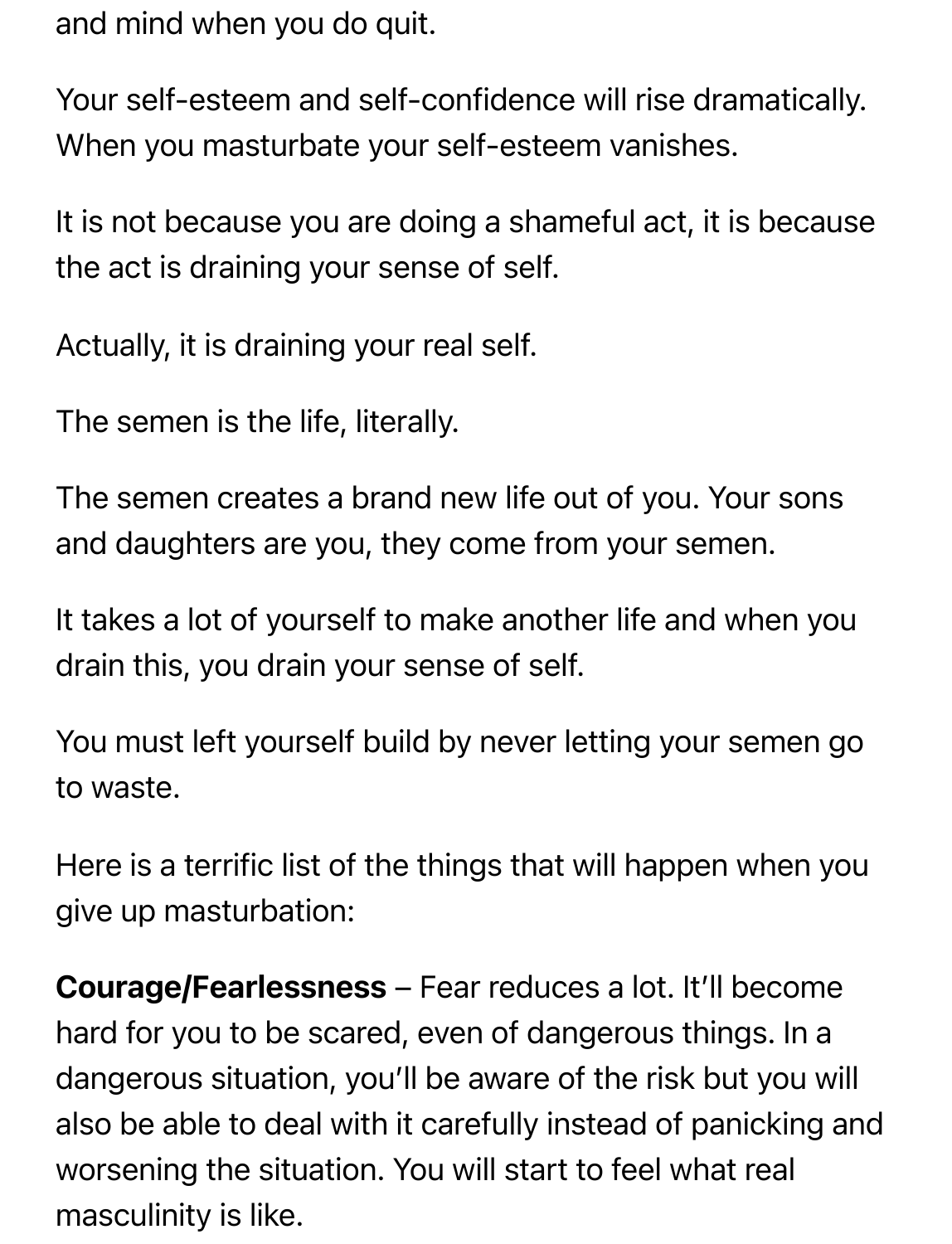Better Eyes – Eyesight improves considerably with the practice. And it's not just the sight that improves but also the endurance of the eyes. You can then spend hours in front of your computer without your vision getting fuzzy and/or your eyes getting tired.

In ancient times they used to say that "masturbation causes blindness". It's an exaggeration but there is a connection between the two. The floaters around the eyes also reduce or disappear completely.

Blissfulness/Contentment – You will start to feel bliss, which will cause dispassion and distaste for sensual pleasures. *Sometimes the bliss is so great that you lose interest in everything around you.* To increase this bliss it's best to p[ractice self-inquiry](https://www.sriramanamaharshi.org/) (hold the I thought-feeling) as taught by Ramana Maharshi.

The bliss is similar to the pleasure you get from sexual activity but more refined (subtler). It's better because it's continuous, and has an invigorating effect on the body.

Better Memory – You will find it easier to remember things and you will also remember memories which you had long forgotten. Never mind old memories, you will also start to remember dreams which you had a long time ago. The mind will become much sharper.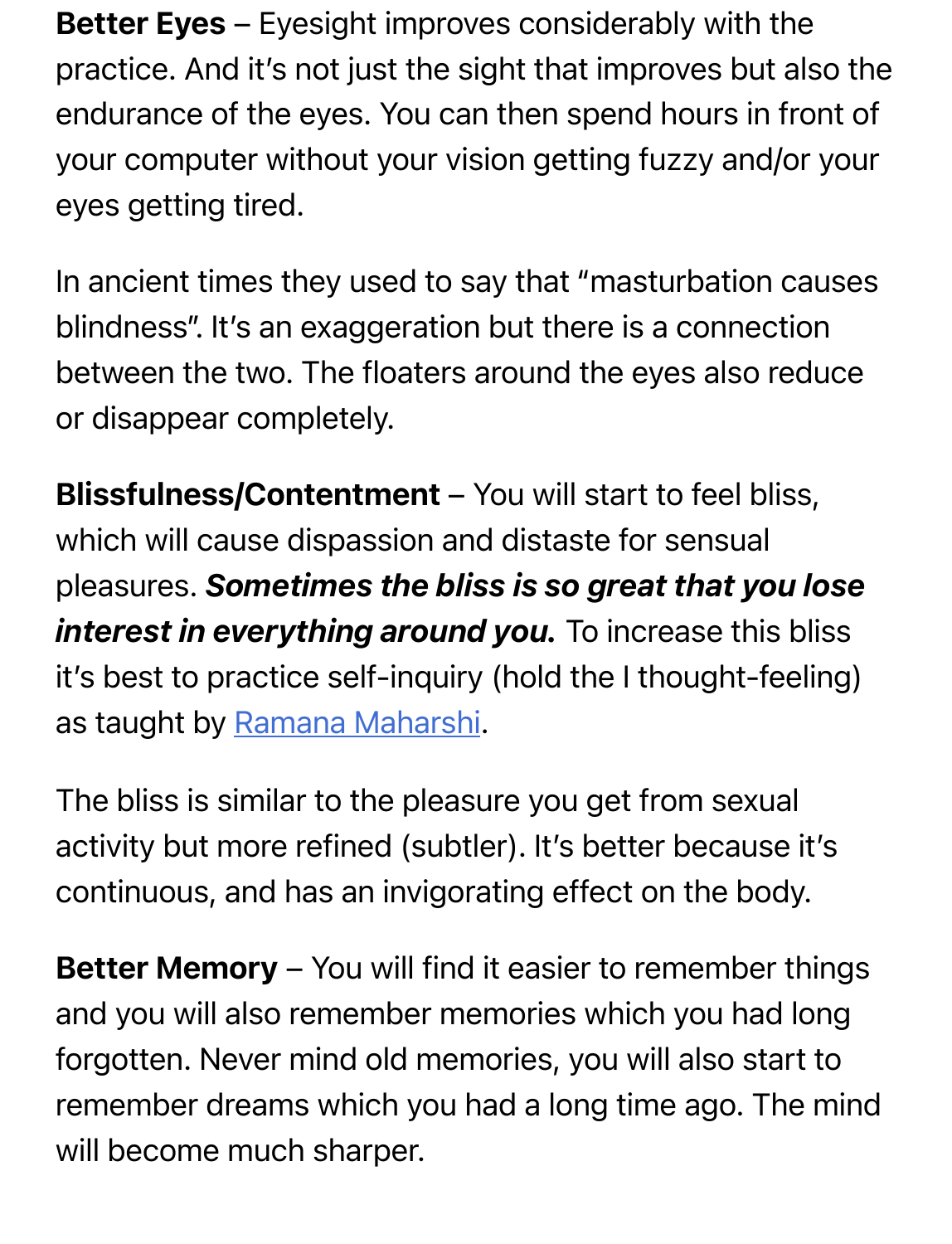Better Immunity – The energy reserves of your body are much higher now so the body will find it easier to deal with illnesses. It may happen that illnesses actually increase in the beginning with the practice, probably because of the body healing itself from ailments, but all will be better in time.

Lack of Worry – Your worries reduce greatly. You will actually start to find it difficult to worry because you feel perfect or close to perfect. This will give you a sense of security enabling you to deal with difficult situations without worrying.

Intuition/Spontaneous Understanding – The mind becomes incredibly sharp and able to grasp things easily. You'll start to understand things intuitively without thinking about them. The answers will come to you naturally on their own.

Suppleness – The body will become more supple and flexible. Notice how flexible young children are? They haven't wasted their vital force as much as adults and so their bodies are strong and supple.

Calmness – An indescribable inner calm develops. You will develop the virtue of patience quite naturally.

Higher Testosterone: Higher Testosterone Levels equals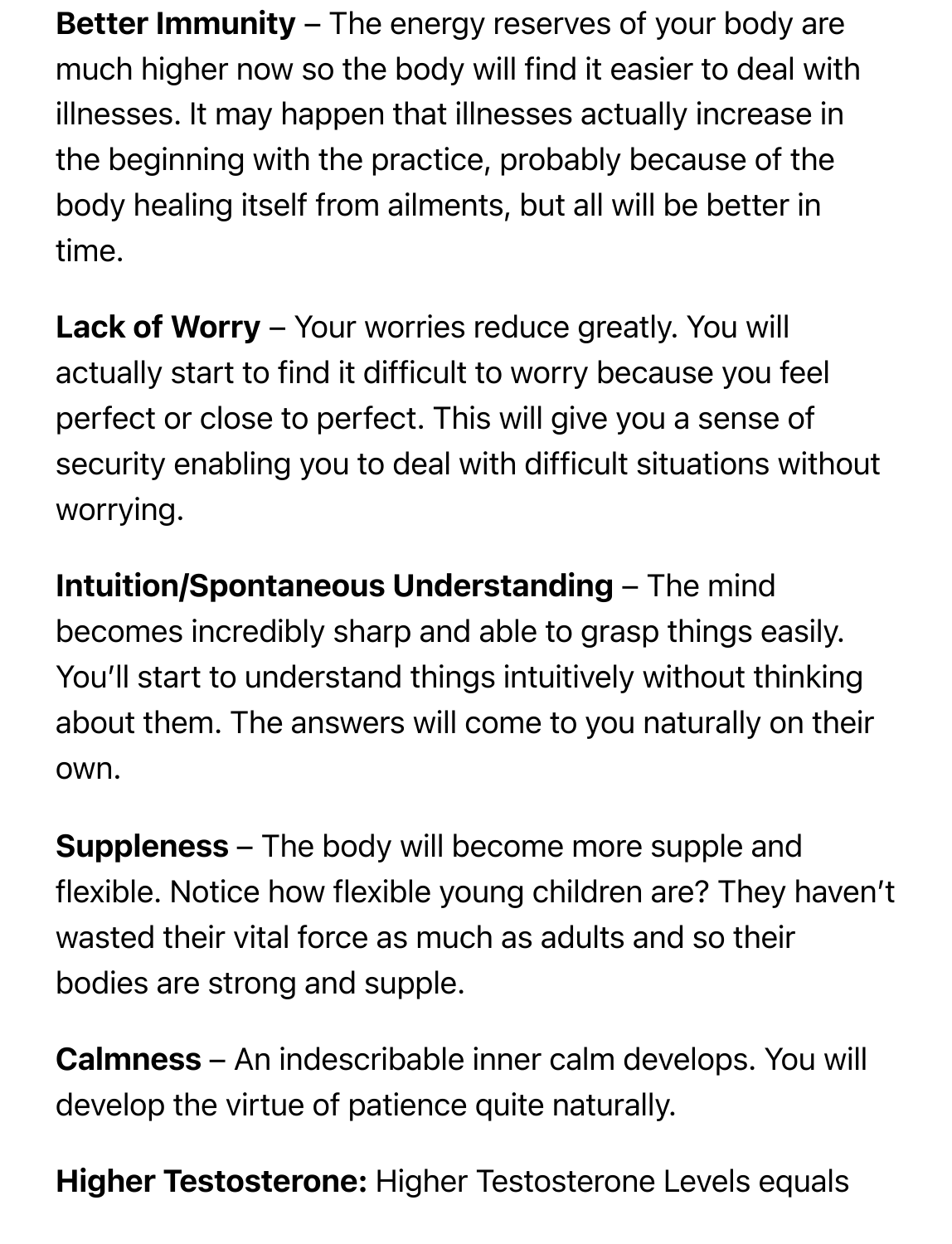better strength and performance in the gym, a deeper voice, a calmer demeanor, a sharper, more focused mind and many other amazing benefits.

Confidence – You'll develop vigor and confidence. Shyness leaves you and you feel comfortable with yourself. The increased confidence can easily make one conceited so be careful.

Lack of Anger/Irritability – The greater the bliss, the greater the inner peace. The blissful feeling makes it nearly impossible to get angry. Suddenly everything's fine. Nothing bothers you anymore.

Friend, I can go on and on about the benefits of giving up masturbation forever.

Your mood will improve, your anxiety will improve, you will eliminate mental problems like excessive worry (you will stop being a nervous wreck), you will be able to control emotions, your skin complexion will improve, you will become more attractive, your body will become leaner, you will develop good self-discipline, you will be able to overcome any addictions, your depression will disappear, your masculinity, virility and vitality will return, you will develop strong moral character, you will be complete instead of being lost, you will kill Mr. Hyde and always be Dr. Jekyll (the good guy), you will become radiant, you will develop a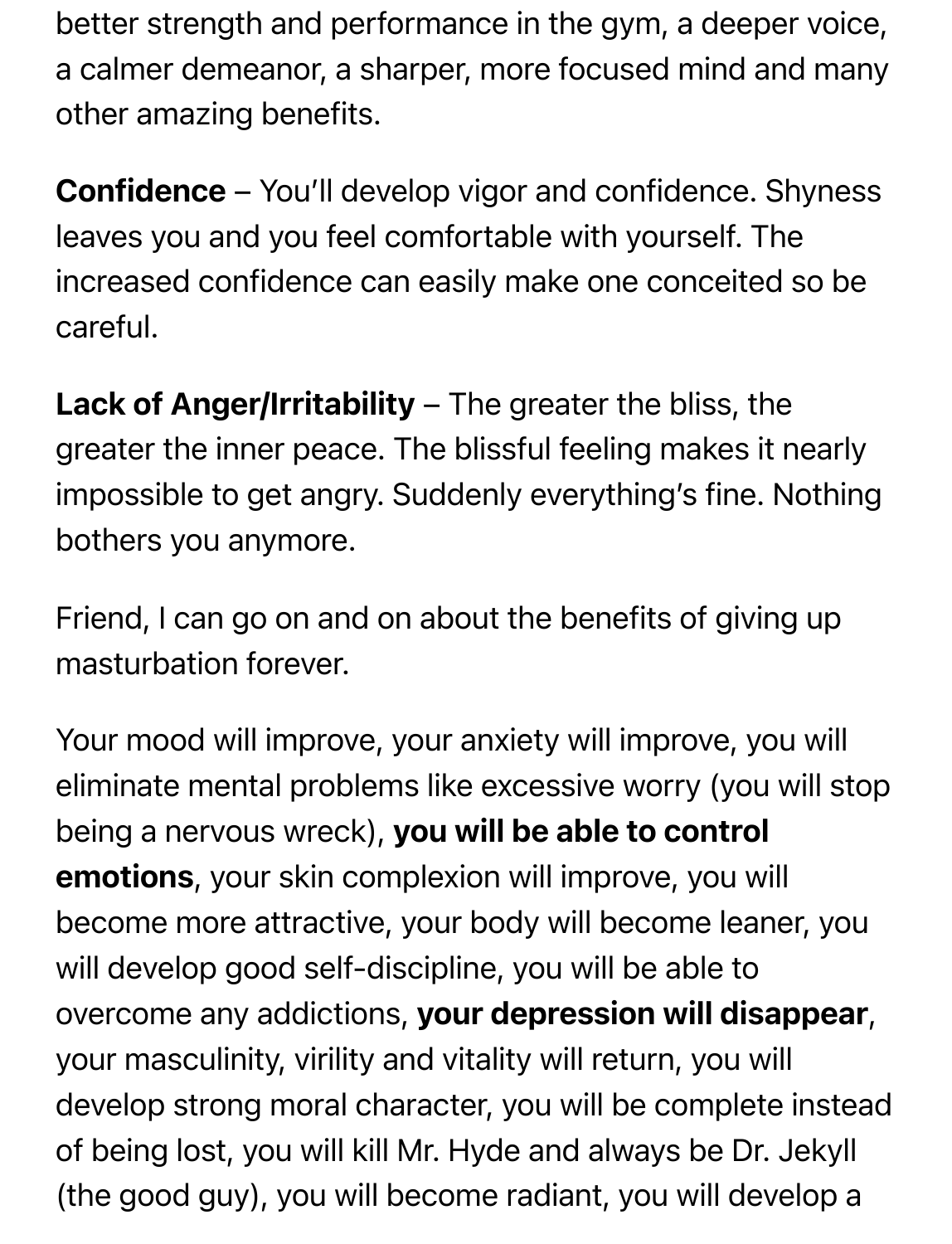strong aura, you will develop animal magnetism, you will become happy, healthy, and free like a child, you will become calmer and more patient, you will become cleaner and more organized, your willpower will increase, and you will possess the ability to make more money.

If that is not enough for you, know that killing the bad habit of masturbation is one of the core tenets of all religions the world has ever known.

Here are is a quote from the Hindu religious text **Bhagavad** Gita which clearly states that this vital energy semen should not be wasted (Veerya = semen and Prana = life-force):

*"My dear brothers! The vital energy, the Veerya that supports your life, which is the Prana of Pranas, which shines in your sparkling eyes, which beams in your shining cheeks, is a great treasure for you. Remember this point well. Veerya is the quintessence of blood. One drop of semen is manufactured out of forty drops of blood. Mark here how valuable this fluid is!"*

### The Secret to Male Success Is To Quit The Masturbation Habit!

Friends, you will never accomplish anything in life until you gave up this nasty habit.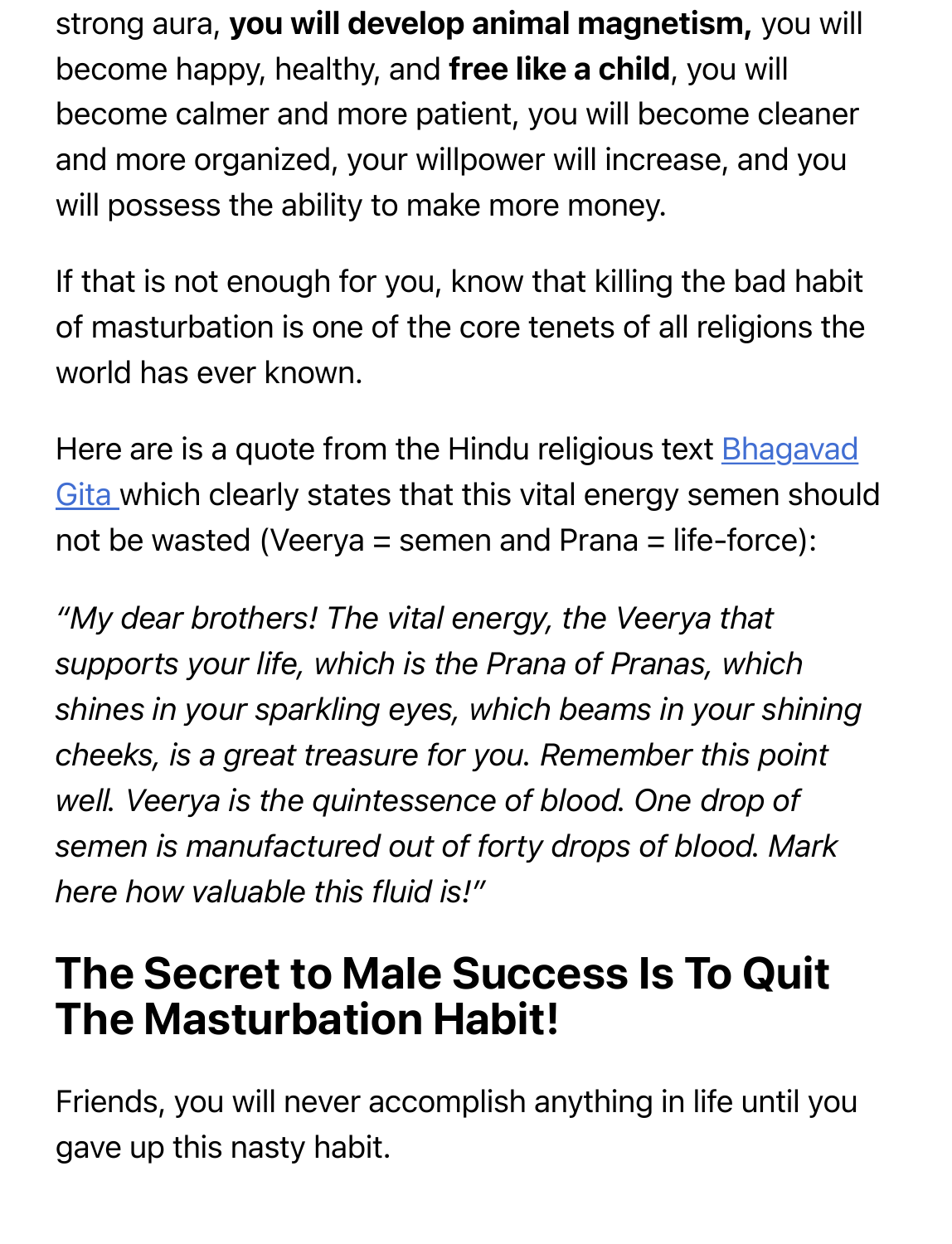You will be a respected, influential, and rich only after you gave up the "dark arts" of masturbation and sex obsession/compulsion.

It will be impossible to ever accomplish big in this life until you do.

### The great secret of sexual transmutation is to never waste your great energy unless it is to create a new life.

If you are not going to create a new life, your great energy should be used to create great works of art, literature, and business.

You don't have to take my word for it.

You can take the word [of many accomplishe](https://www.dlshq.org/saints/his-holiness-sri-swami-sivananda-saraswati-maharaj/)d men.

Below are quotes from **Sri Swami Sivananda** that show you the great importance of retaining your energy.

"Sexual pleasure is an illusion. It is no real happiness at all. It is mere nerve tickling. All worldly pleasures appear as nectar in the beginning. They become poison in the end.

Eminent doctors of the West say that various kinds of diseases arise from the loss of semen, particularly in young age.

There appear boils on the body, acne or eruptions on the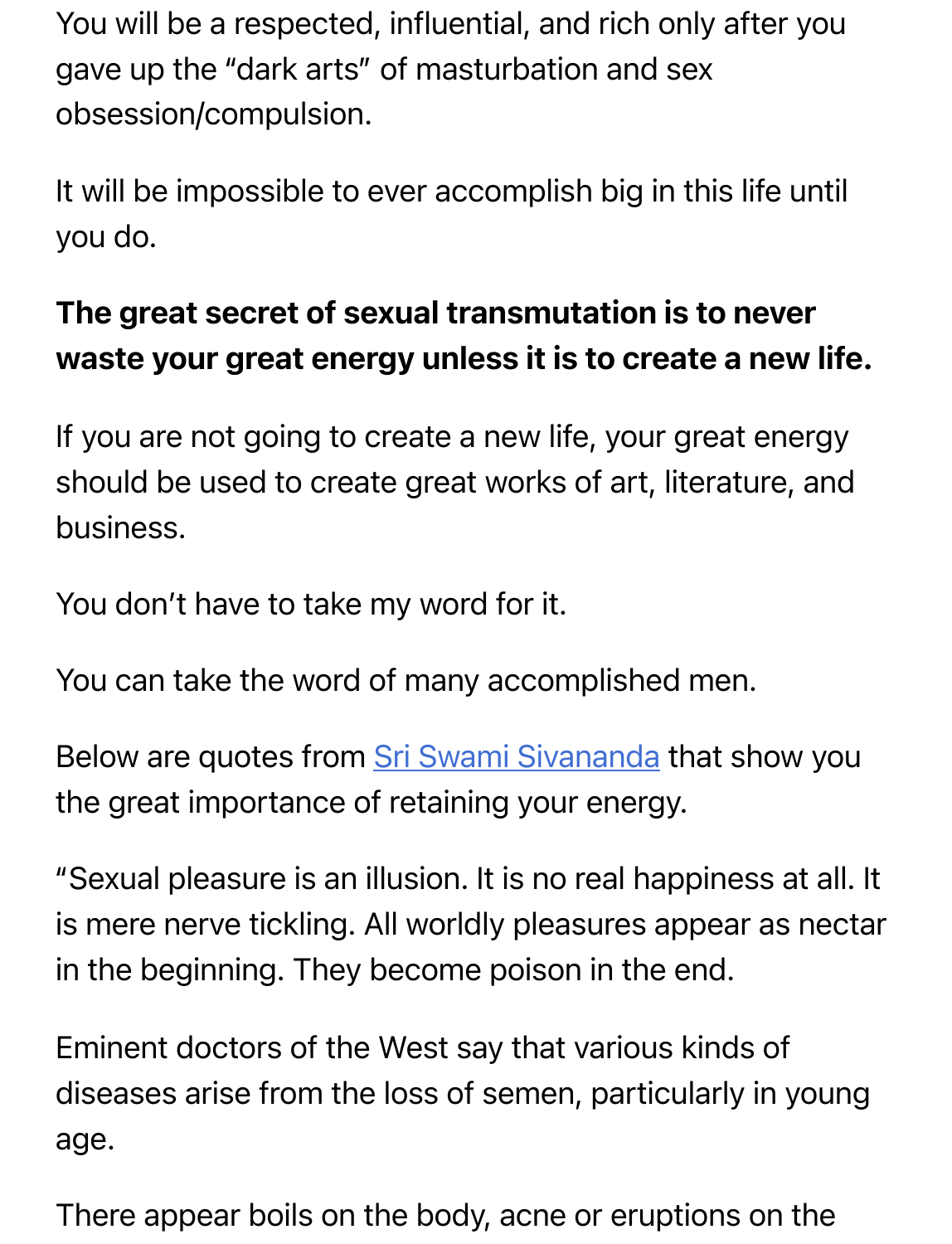face, blue lines around the eyes, absence of beard, sunken eyes, pale face with anaemia, loss of memory, loss of eyesight, shortsightedness, discharge of semen along with urine, enlargement of the testes, pain in the testes, debility, drowsiness, laziness, gloominess, palpitation of the heart, dyspnoea or difficulty in breathing, phthisis, pain in the back, loins, head and joints, weak kidneys, passing urine in sleep, fickle-mindedness, lack of thinking power, bad dreams, wet dreams and restlessness of mind.

Mark carefully the evil after-effects that follow the loss of seminal energy!

Persons are physically, mentally and morally debilitated by wasting the seminal power on so many occasions for nothing. The body and the mind refuse to work energetically.

There is physical and mental lethargy. You experience much exhaustion and weakness. You will have to take recourse to drinking milk, to eating fruits and aphrodisiac confections, to make good the loss of energy.

Remember that these things can never, never repair the loss completely. Once lost is lost for ever. You will have to drag on a dreary, cheerless existence. Bodily and mental strength gets diminished day by day.

Those who have lost much of their Veerya [semen] become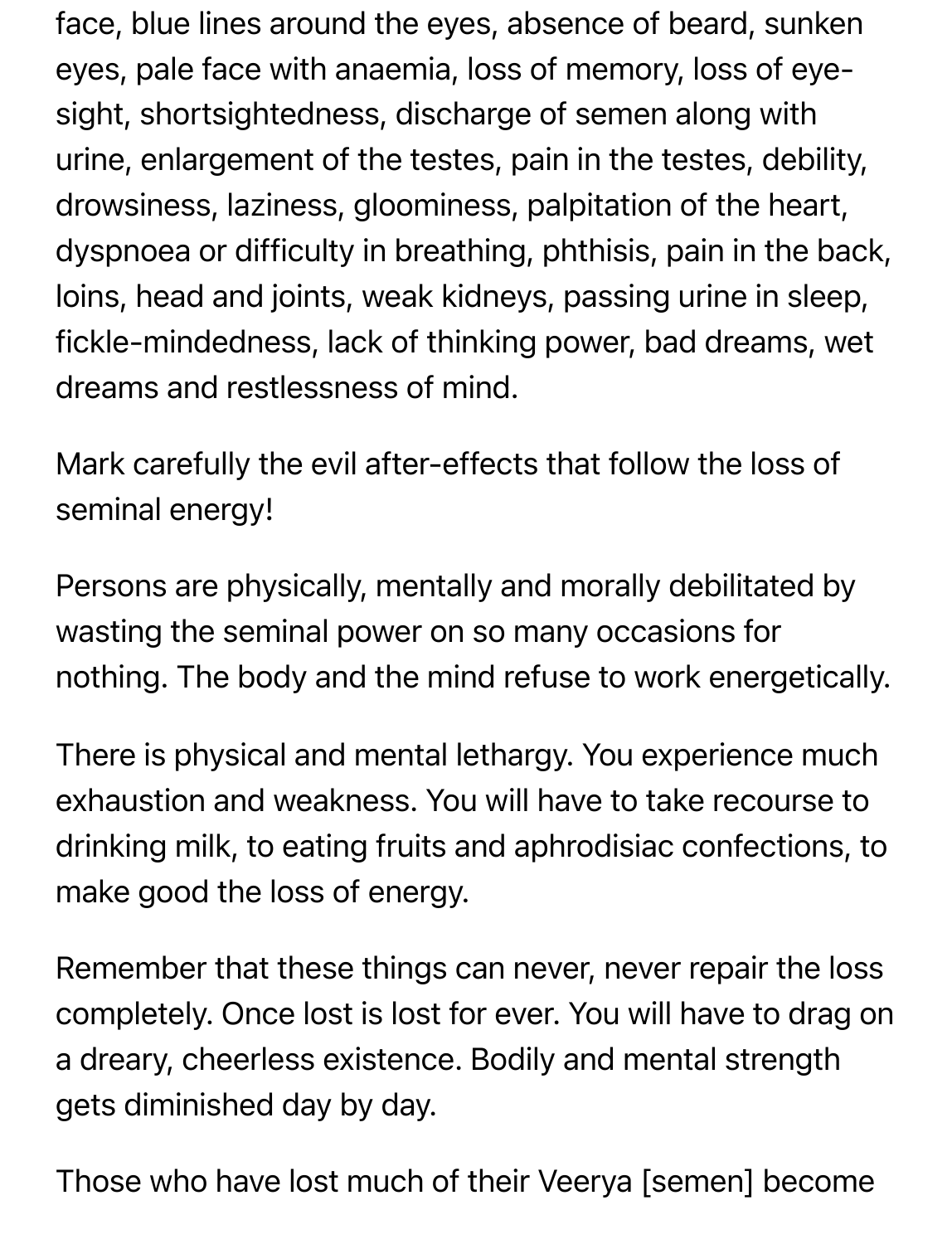very irritable. Little things upset their minds. Those who have not observed the vow of celibacy become the slaves of anger, jealousy, laziness and fear.

If you have not got your senses under control, you venture to do foolish acts which even children will not dare to do.

He who has wasted the vital energy becomes easily irritable, loses his balance of mind and gets into a state of explosive fury for trifling things. When a man becomes furious, he behaves improperly.

He does not know what he is exactly doing as he loses his power of reasoning and discrimination. He will do anything he likes. He will insult even his parents, Guru [teacher] and respectable persons.

Excessive sexual intercourse drains the energy enormously.

Young men do not realize the value of the vital fluid. They waste this dynamic energy by immoderate copulation. Their nerves are tickled much. They become intoxicated.

What a serious blunder they commit!

It is a crime that demands capital punishment. They are slayers of Atman [spirit or soul]. When this energy is once wasted, it can never be recouped by any other means. It is the most powerful energy in the world. One sexual act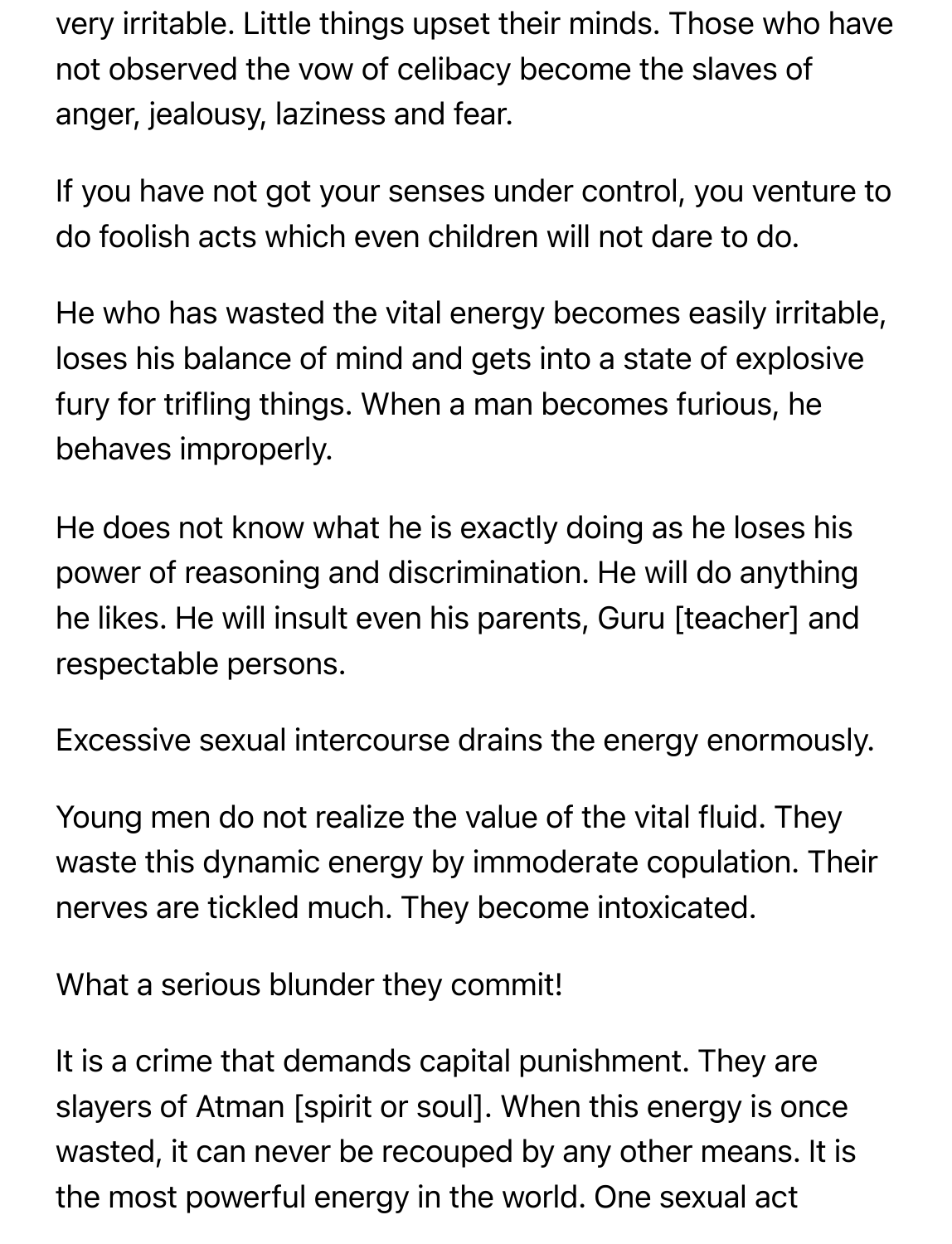shatters completely the brain and the nervous system.

The energy that is wasted during one sexual intercourse is tantamount to the energy that is spent in physical labour for ten days or the energy that is utilized in mental work for three days. Mark how precious is the vital fluid, semen! Do not waste this energy.

Preserve it with great care. You will have wonderful vitality. When Veerya is not used, it is all transmuted into Ojas Sakti or spiritual energy and stored up in the brain. Western doctors know little of this salient point."

### Most Of Your Ailments Are Due to Excessive Seminal Wastage

"A good lot of energy is wasted during copulation. Bad memory, premature old age, impotence, various sorts of eye diseases and various nervous diseases are attributable to the heavy loss of this vital fluid.

It is greatly shocking indeed to see many of our youth walking with tottering steps, with pale, bloodless faces owing to loss of this vital fluid, instead of jumping hither and thither with agile, nimble steps with vigour and vitality like the squirrel.

Some people are so passionate and weak that even the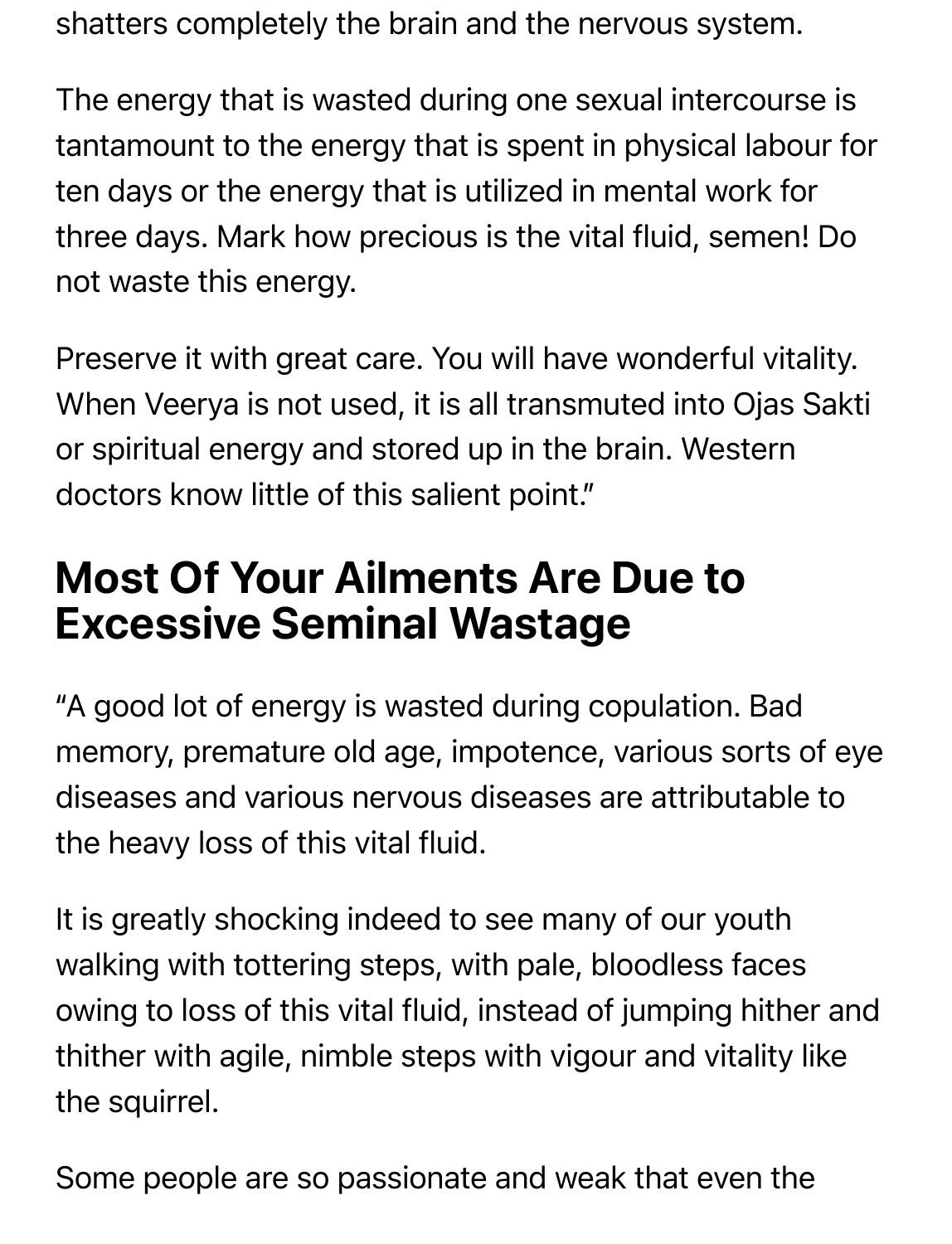thought or sight or touch of a woman causes discharge of semen. Pitiable is their lot!

Why do you lose the energy that is gained in many weeks and months for the sake of the little, momentary sensual pleasure?

Falling of semen brings death; preservation of semen gives life. Semen is the real vitality in men. It is the hidden treasure in man.

Eminent European medical men also support the statement of the Yogins of India. Dr. Nicole says: "It is a medical and physiological fact that the best blood in the body goes to form the elements of reproduction in both the sexes.

In a pure and orderly life, this matter is reabsorbed. It goes back into circulation ready to form the finest brain, nerve and muscular tissues. This vital fluid of man carried back and diffused through his system makes him manly, strong, brave and heroic.

If wasted, it leaves him effeminate, weak and physically debilitated and prone to sexual irritation and disordered function, a wretched nervous system, epilepsy, and various other diseases and death.

All waste of spermatic secretions, whether voluntary or involuntary, is a direct waste of the life force. It is almost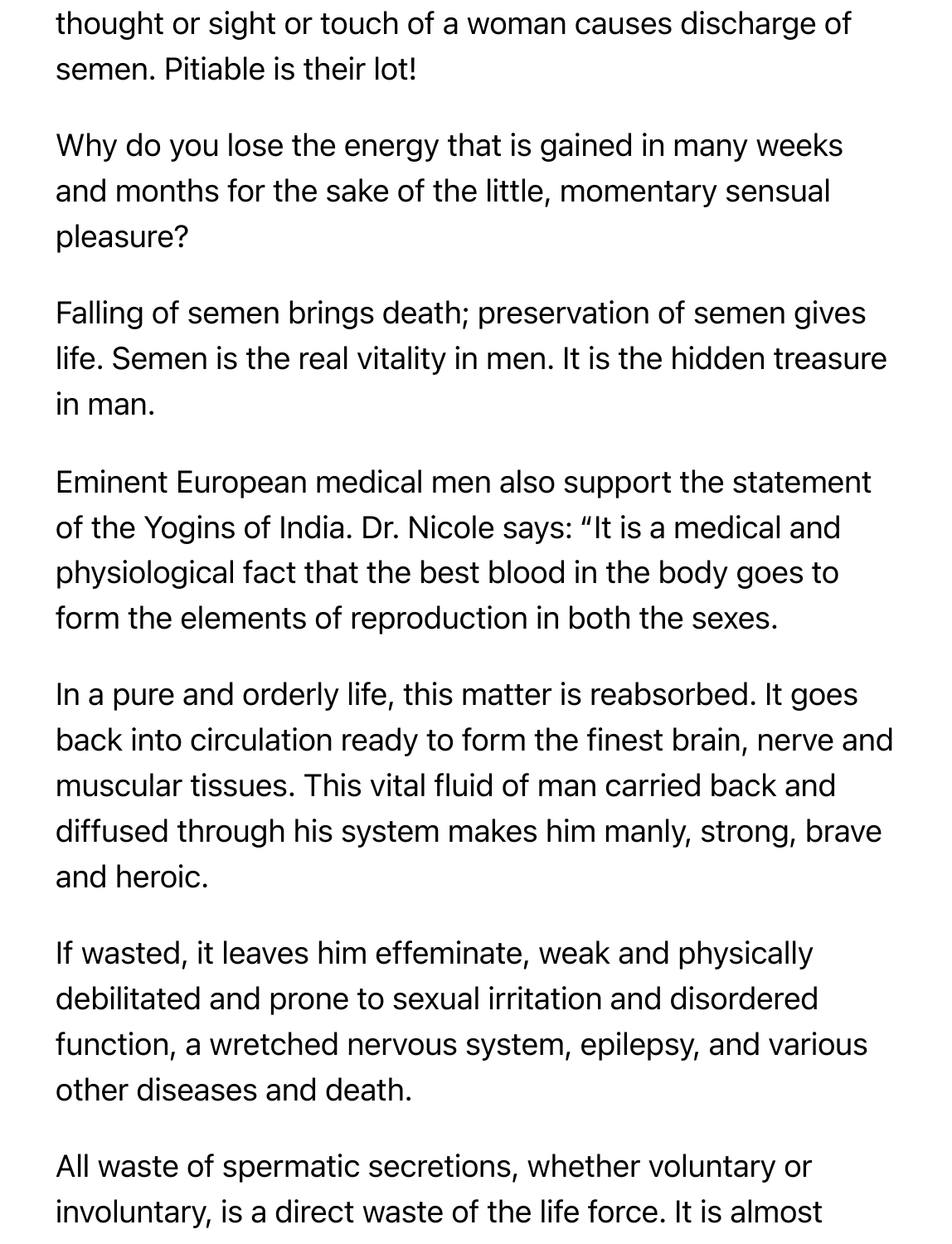universally conceded that the choicest element of the blood enters into the composition of the spermatic secretion. The suspension of the use of the generative organs is attended with a notable increase of bodily and mental and spiritual vigor."

# How to Stop Masturbating

The great lie about masturbation is that it is "hard to quit" and lifelong.

This is so wrong!

When you understand the great power you will obtain when you quit, and when you understand the great health problems you give yourself when you don't quit, it becomes INCREDIBLY EASY TO QUIT!

First thing you need to understand is this:

### Masturbation is not a biological need, it is a mental addiction.

You become addicted to this death-spasm like people become addicted to heroin.

It's great when you first shoot up heroin, then it is a *lifetime of hell.*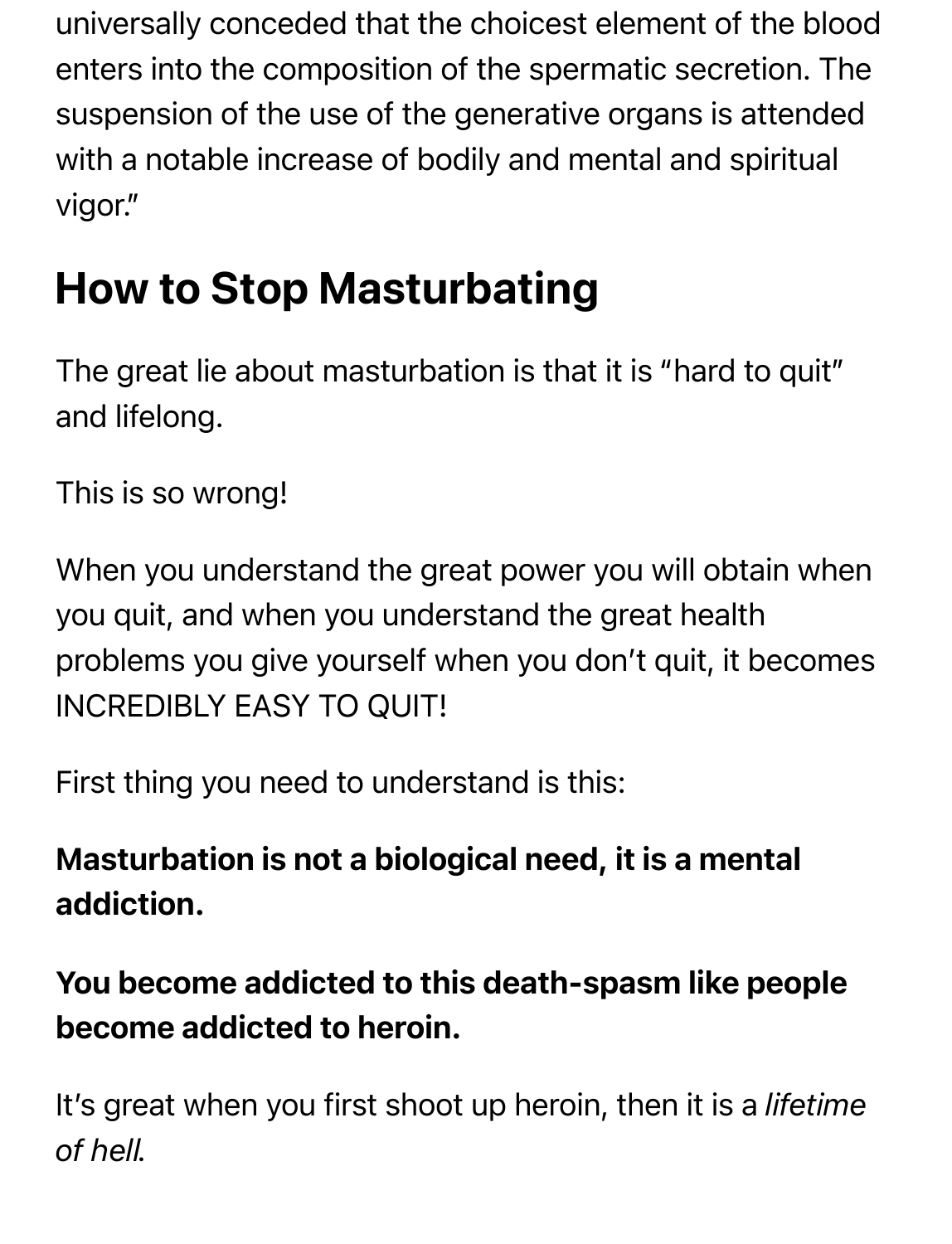Masturbation works the same way.

Not to mention that a decent part of semen is made up of cerebrospinal fluid, when this fluid is gone your body and bones start to hurt.

### Masturbation is a big reason why so many men have unexplained lower back pain and joint pain.

Understand that it does you no good and it causes all of your problems.

Yes, self abuse causes most of your mental and physical problems and sicknesses.

Doctors won't admit it but doctors don't make any money when you are well.

### *Nearly all problems are directly traced to masturbation.*

It is the #1 cause of illness in this world.

"But I need to release!" You don't actually. It's the very last thing you need to do.

It is an addiction saying you need to release, it is not reality. In reality, the release you crave is literally killing you. Both your spirit and your body.

"But I will be so unhappy without it." Actually you are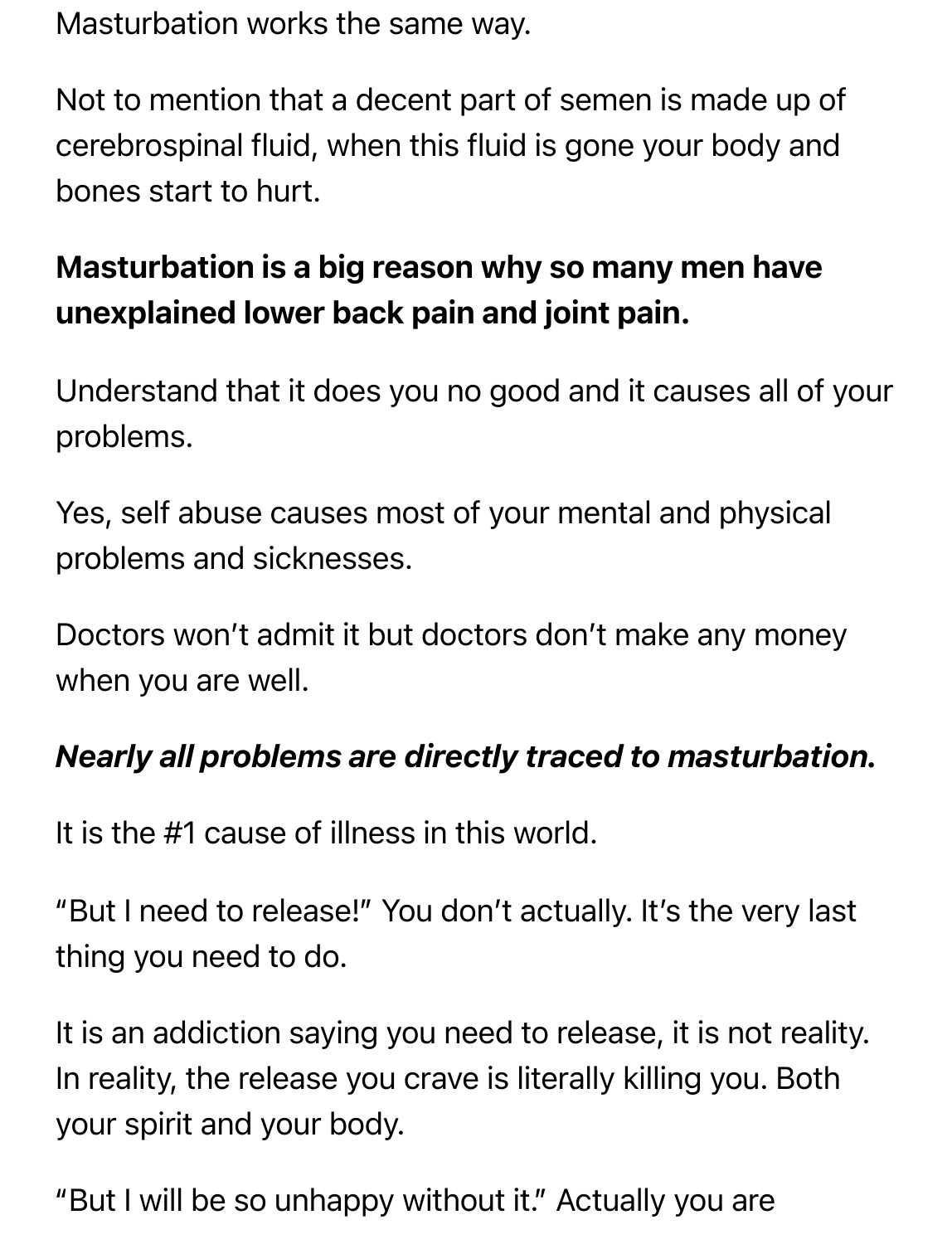unhappy with it but you are unwilling to see it.

### You will be enormously happier without it.

That's why the people who masturbate are called walkers and the people who don't are called saints.

"But it feels good so there can be no problems with it." Eating junk food also feels good, so there can be no problems down the line right?

You already know the answer to that.

We all know own what happens when you eat food that is too sweet and rich.

Fatness, sickness and premature death.

It feels good for a moment and causes pain for a lifetime. You get immediate please for long term pain, just like when you eat junk food.

### And just like when you eat junk food, masturbation slowly kills your mind and your body.

We could all act like a bunch of deviants and pretend that masturbating is healthy and normal for you.

Or we could confront this obvious problem like men.